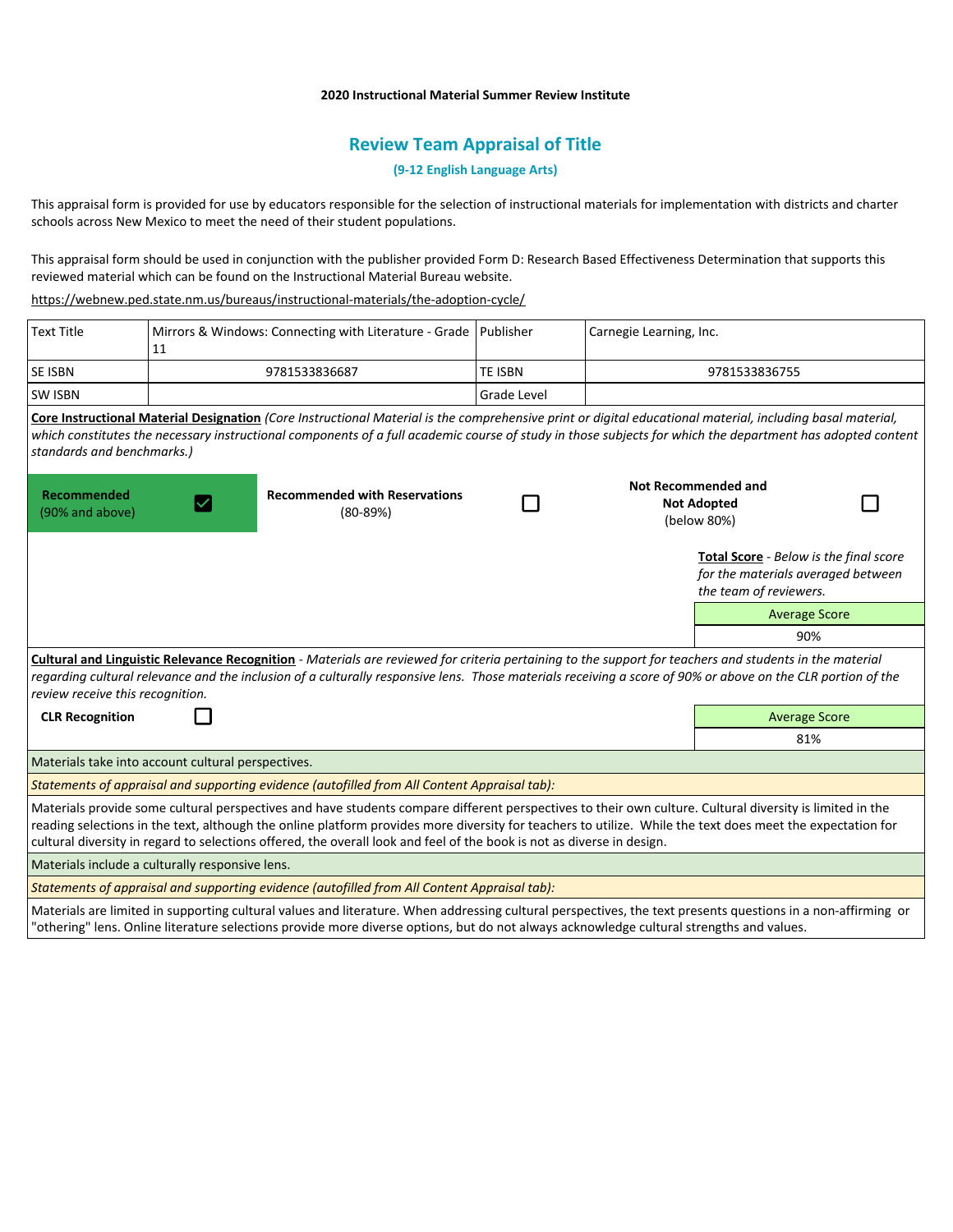**Standards Review** *- Materials are reviewed for alignment with the state adopted content standards, benchmarks and performance standards.*

Average Score 90%

Materials align with grade level standards overall.

*Statements of appraisal and supporting evidence:* 

Materials align with grade level standards overall, especially when using the eSelections online resources. This is evidenced through anchor texts with Depth of Knowledge (DOK) questions at the end of each reading selection and through writing, grammar/vocabulary, and speaking/listening workshops.

Materials align to reading standards.

*Statements of appraisal and supporting evidence:* 

Materials show alignment through a wide variety of reading selections and genres, although many of the more diverse offerings are only available online. Reading selections are rigorous, as evidenced through the choice of anchor texts and the variety of selections from the Grade 11 College and Career Readiness (CCR) text complexity band. There are also fluency reading activities available online for diverse reading levels.

Materials align to writing standards.

*Statements of appraisal and supporting evidence:* 

Materials show attention to the development of writing skills, as evidenced through writing workshops at the end of each unit. These workshops teach informative, expository, narrative, argumentative, and rhetorical writing, all necessary for the Grade 11 standardized tests. Writing is also enhanced through the material's focus on vocabulary, grammar, and spelling skills. Materials also contain extensive writing rubrics online, as well as more basic rubrics embedded in the writing workshops.

Materials align to speaking and listening standards.

*Statements of appraisal and supporting evidence:* 

Materials include frequent speaking and listening workshops focused on the skills addressed in the standards and providing opportunities for collaborative group work. These workshops are engaging, allowing for in-depth teacher/student discussion and demonstration of deeper understandings. Often, presentations encourage students to explore contemporary issues.

Materials align to language standards.

*Statements of appraisal and supporting evidence:* 

Materials provide a varied selection of exercises related to language standards, including prefixes/suffixes, cognates, compound words, connotative/denotative words, spelling, figurative language, and grammar conventions. There are also supplemental language activities online. The online Language Handbook is a great learning tool for student reference. It is offered in a print format, but it's unclear if it is a supplemental text or add-on text.

Materials align to New Mexico content standards for ELA.

*Statements of appraisal and supporting evidence:* 

Materials partially align to New Mexico content standards for ELA. Materials present some Native American literature at the beginning of the textbook, but do not provide many Hispanic selections. The online resources do provide more Hispanic literature than the textbook. The online resources also provide an All Standards tab that shows each NM standard and the pages in the text which correlate with that standard.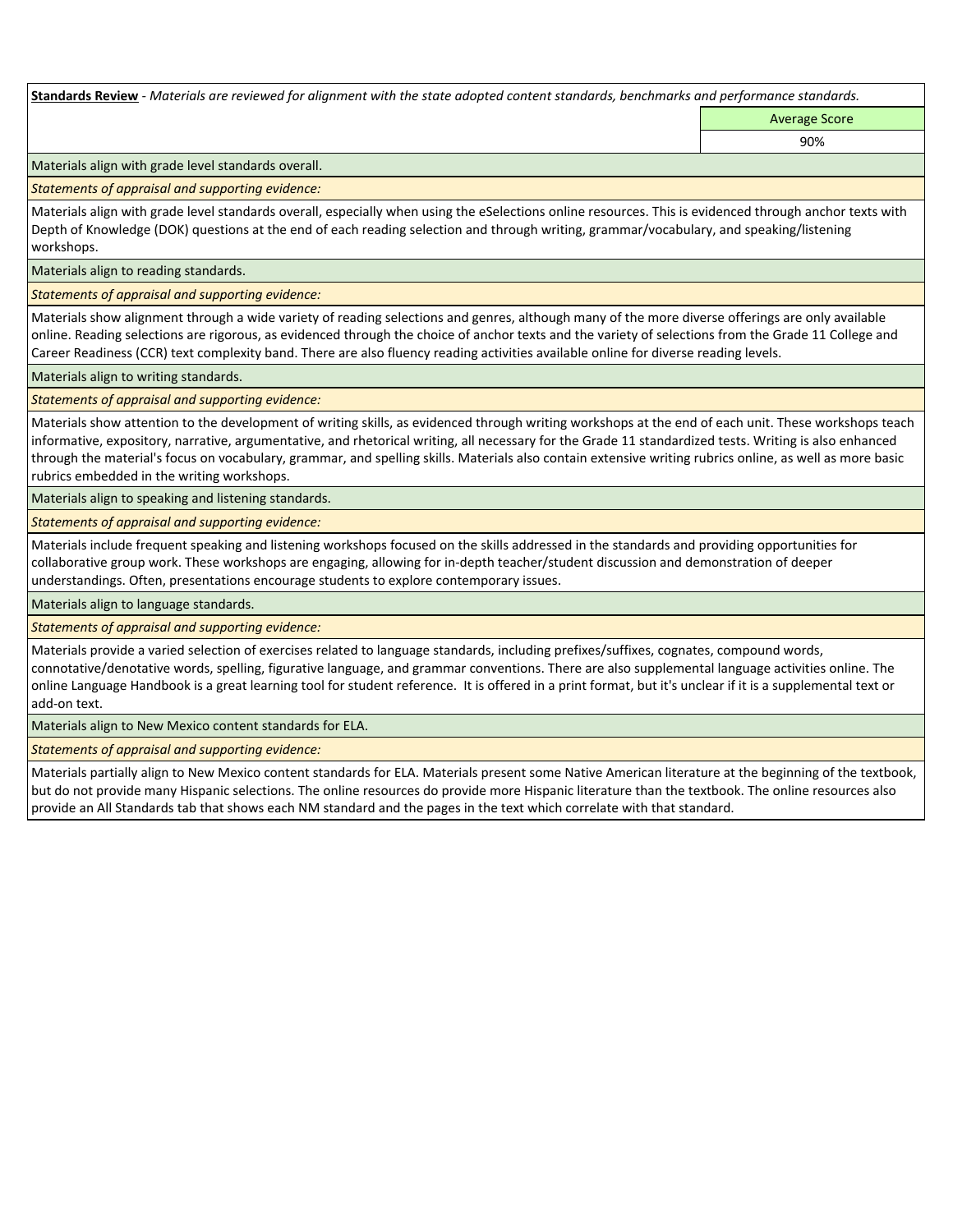**ELA Content Review** *- Materials are reviewed for relevant criteria pertaining to the support for teachers and students in the specific content area reviewed.*

Average Score

93%

Materials provide a selection and range of high-quality texts worthy of students' time and attention, exhibiting exceptional craft and thought and/or providing useful information.

*Statements of appraisal and supporting evidence:* 

Materials provide a range of high quality texts in anchor text, which is enhanced when the online materials are used. The anchor texts provide a foundation for each unit to build upon, and supplemental selections connect and extend the anchor texts through poetry, drama, and informational texts.

Questions in the materials are high-quality text-dependent and text-specific questions. The overwhelming majority of these questions are text-specific and draw student attention to the particulars in the text.

*Statements of appraisal and supporting evidence:* 

Questions in the materials are of high quality and occur after each reading selection, and they focus on Bloom's taxonomy. Students are asked to reference and reason with the text, allowing for text-dependent answers and critical thinking, as well as group discussion. Extension questions allow for creative projects and presentations. Text-to-Text and Mirrors & Windows questions provide opportunities for students to relate the material to their own experiences and to other texts.

Materials provide scaffolding and supports to enable students' learning of English language arts.

*Statements of appraisal and supporting evidence:* 

The materials show an awareness for the need to address special needs and English Language Learner differentiation, but the accommodations and scaffolding are limited. This is evidenced through accommodations that include "rereading slowly," working with more advanced students and drawing pictures, rather than more hands-on learning support. Many of the differentiation strategies require one-on-one support. The online materials provide a selection of audiobooks that support reading fluency and disability issues.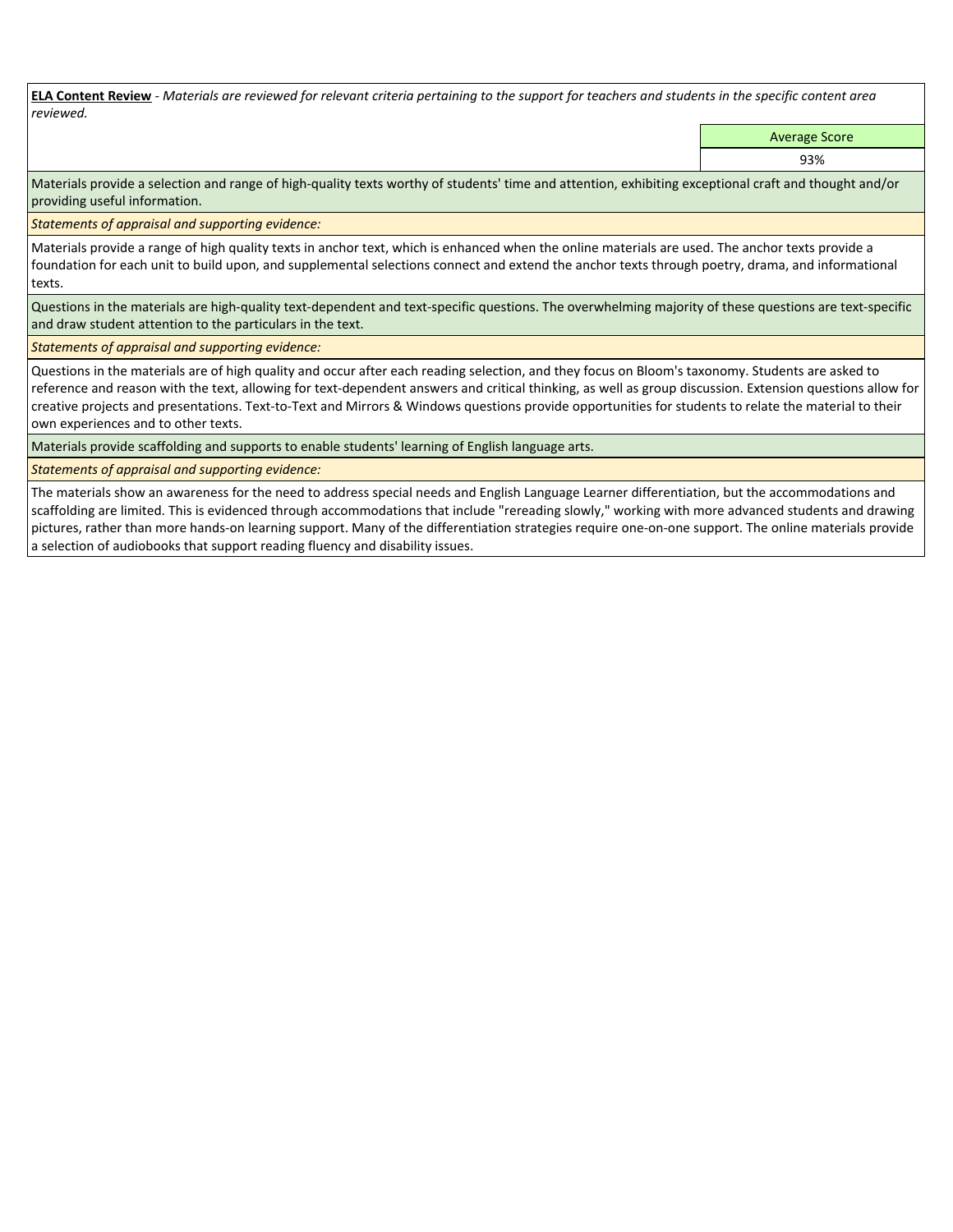**All Content Review** *- Materials are reviewed for relevant criteria pertaining to the support for teachers and students in the material regarding the progression of the standards, lesson structure, pacing, assessment, individual learners and cultural relevance.*

Average Score

88%

Materials are coherent and consistent with the high school standards that all students should study in order to be college and career ready.

*Statements of appraisal and supporting evidence:*

Materials are consistent with grade 11 standards. A reference to college career readiness skills is evidenced by the Applied English skills sections that address applications, resumes, media literacy, and lifelong learning skills.

Materials are well designed and take into account effective lesson structure and pacing.

*Statements of appraisal and supporting evidence:*

Materials provide a pacing guide in writing and picture format in the textbook. At the beginning of each unit, a Scope and Sequence timeline offers a big picture of where the learning is headed and supports teacher instructional design. A customizable online pacing guide supports lesson plans. The structure of lessons is relevant and clear for 11th grade standards. Text provides suggestions to the teacher for structuring discussions and assessing student understanding; these suggestions include ways to incorporate critical thinking, extend the text assignments, and make text-to-text connections.

Materials support teacher planning, learning, and understanding of the standards.

*Statements of appraisal and supporting evidence:*

Materials include an extensive lesson plan section online that is editable to support teacher planning. The teacher marginal notes throughout the text provide guidance during instruction to draw out student learning and engagement. The material also gives teacher guidance through "Teach the Selection" teacher notes that address a specific skill, vocabulary, or connection to a text or historical event.

Materials offer teachers resources and tools to collect ongoing data about student progress on the standards.

*Statements of appraisal and supporting evidence:*

Materials offer an online reading fluency assessment section, as well as online grading, that tracks student progress on skills and content.

Materials support effective use of technology to enhance student learning. Digital materials are accessible and available in multiple platforms.

*Statements of appraisal and supporting evidence:*

Materials address media literacy and provide multiple opportunities for students to research online and create multimedia presentations using digital resources. Materials themselves contain digital resources, such as audio books, video clips and annotation tools. These are available in both HP and MAC platforms.

Materials can be easily customized for individual learners.

*Statements of appraisal and supporting evidence:* 

Materials provide a degree of customization through resources online and by using differentiated workbooks. There is a wide variety of choices in assignments that teachers can choose from to customize appropriately for individual learners.

Materials give all students extensive opportunities and support to explore key concepts.

*Statements of appraisal and supporting evidence:*

Materials give opportunities through a variety of methods to support all students' exploration of key concepts. Methods include: discussion, creative writing, analysis of literary terms, and role playing activities.

Materials take into account cultural perspectives.

*Statements of appraisal and supporting evidence:*

Materials provide some cultural perspectives and have students compare different perspectives to their own culture. Cultural diversity is limited in the reading selections in the text, although the online platform provides more diversity for teachers to utilize. While the text does meet the expectation for cultural diversity in regard to selections offered, the overall look and feel of the book is not as diverse in design.

Materials include a culturally responsive lens.

*Statements of appraisal and supporting evidence:*

Materials are limited in supporting cultural values and literature. When addressing cultural perspectives, the text presents questions in a non-affirming or "othering" lens. Online literature selections provide more diverse options, but do not always acknowledge cultural strengths and values.